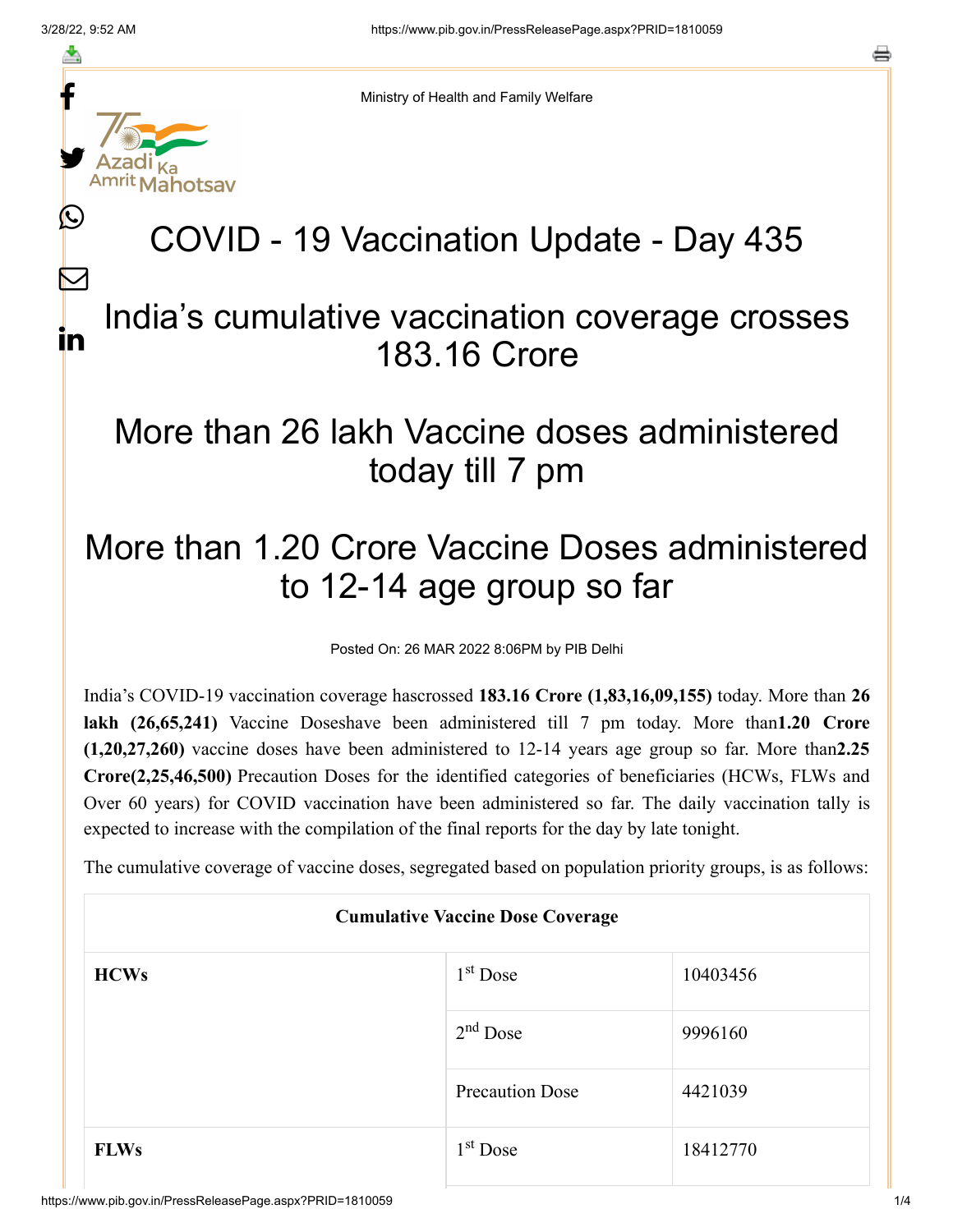| f                      |                                              | $2nd$ Dose             | 17500832   |
|------------------------|----------------------------------------------|------------------------|------------|
|                        |                                              | <b>Precaution Dose</b> | 6791012    |
| $\bigcirc$             | Age Group 12-14 years                        | 1 <sup>st</sup> Dose   | 12027260   |
|                        | Age Group 15-18 years                        | 1 <sup>st</sup> Dose   | 56803386   |
| $\blacktriangledown$   |                                              | $2nd$ Dose             | 37135246   |
| in                     | Age Group 18-44 years                        | $1st$ Dose             | 554263312  |
|                        |                                              | $2nd$ Dose             | 463353035  |
|                        | Age Group 45-59 years                        | 1 <sup>st</sup> Dose   | 202687708  |
|                        |                                              | $2nd$ Dose             | 184722658  |
|                        | Over 60 years                                | $1st$ Dose             | 126695317  |
|                        |                                              | $2nd$ Dose             | 115061515  |
|                        |                                              | <b>Precaution Dose</b> | 11334449   |
|                        | Cumulative 1 <sup>st</sup> dose administered |                        | 981293209  |
|                        | Cumulative 2 <sup>nd</sup> dose administered |                        | 827769446  |
| <b>Precaution Dose</b> |                                              | 22546500               |            |
|                        | <b>Total</b>                                 |                        | 1831609155 |

Today's achievement in the vaccination exercise, segregated by population priority groups, is as follows:

**Date: 26 March, 2022 (435 Day) th th**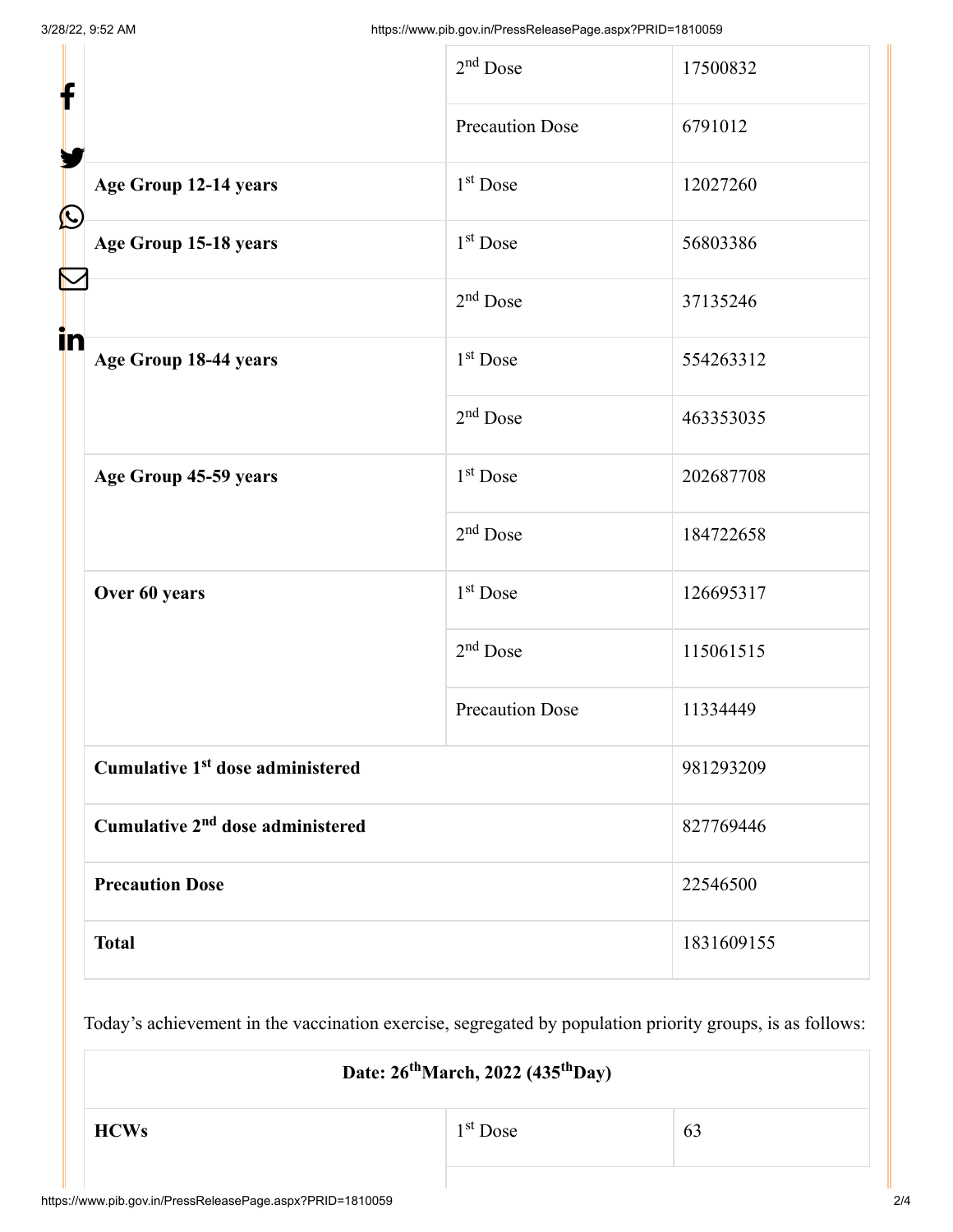| f                                            | $2nd$ Dose             | 932     |
|----------------------------------------------|------------------------|---------|
|                                              | <b>Precaution Dose</b> | 11505   |
| <b>FLWs</b><br>$\mathbf{\Omega}$             | $1st$ Dose             | 109     |
|                                              | $2nd$ Dose             | 2013    |
|                                              | <b>Precaution Dose</b> | 21073   |
| in<br>Age Group 12-14 years                  | $1st$ Dose             | 1237407 |
| Age Group 15-18 years                        | 1 <sup>st</sup> Dose   | 87568   |
|                                              | $2nd$ Dose             | 216127  |
| Age Group 18-44 years                        | 1 <sup>st</sup> Dose   | 87011   |
|                                              | $2nd$ Dose             | 610439  |
| Age Group 45-59 years                        | 1 <sup>st</sup> Dose   | 16190   |
|                                              | $2nd$ Dose             | 159210  |
| Over 60 years                                | 1 <sup>st</sup> Dose   | 10812   |
|                                              | $2nd$ Dose             | 100517  |
|                                              | <b>Precaution Dose</b> | 104265  |
| Cumulative 1 <sup>st</sup> dose administered |                        | 1439160 |
| Cumulative 2 <sup>nd</sup> dose administered |                        | 1089238 |
| <b>Precaution Dose</b>                       |                        | 136843  |
| <b>Total</b>                                 |                        | 2665241 |